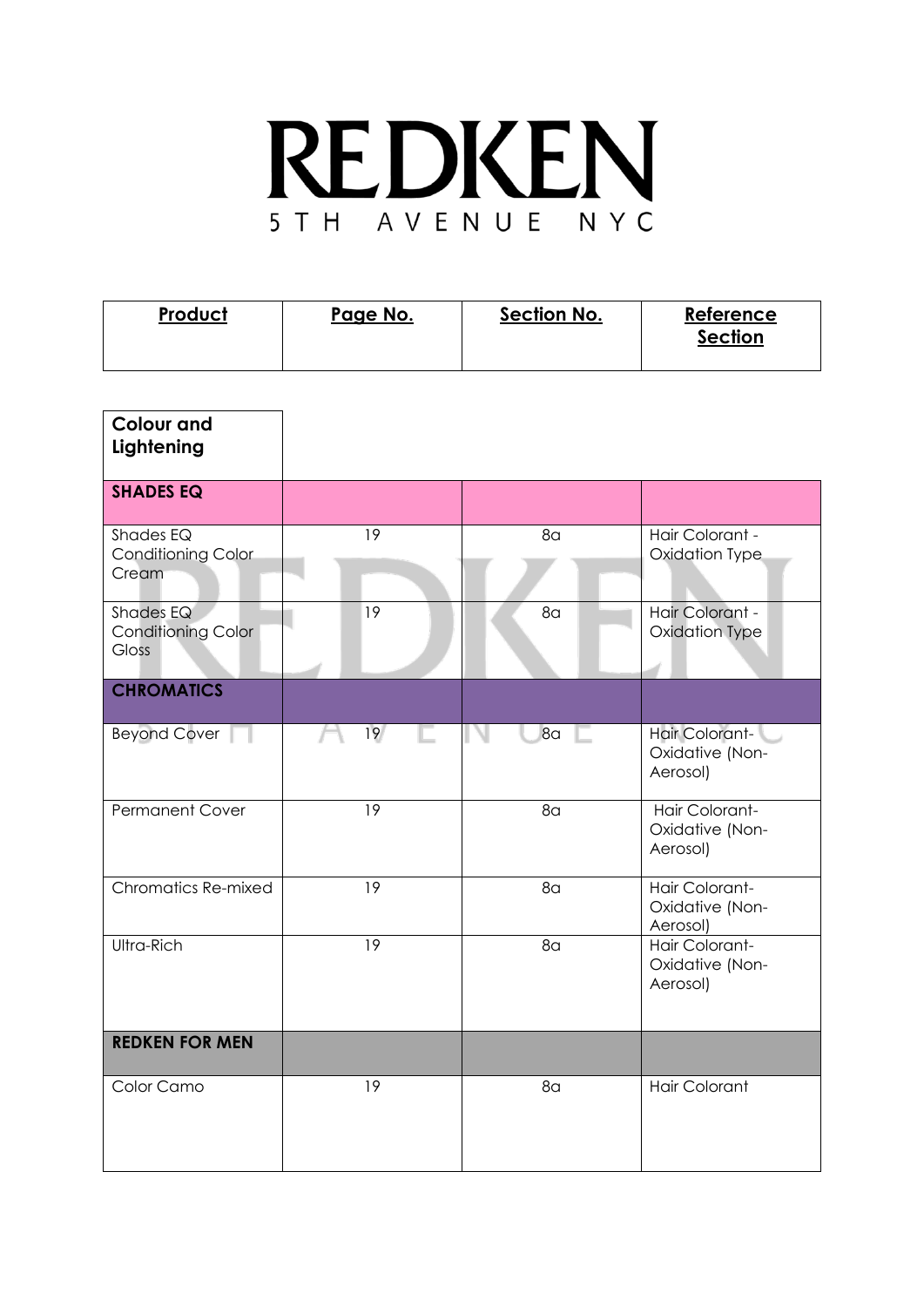| Product                              | Page No. | Section No. | Reference<br><b>Section</b>                                                                            |
|--------------------------------------|----------|-------------|--------------------------------------------------------------------------------------------------------|
| <b>HDRESOLUTION</b>                  |          |             |                                                                                                        |
| <b>High Definition</b><br>demi-color | 19       | 8a          | Hair Dye / Hair Color<br>Products / Oxidative<br>Hair Color / Tone-on-<br>Tone Oxydative Hair<br>Color |

| <b>DEVELOPERS</b>                             |    |                |                               |
|-----------------------------------------------|----|----------------|-------------------------------|
| Chromatics oil in<br>cream developer<br>10vol | 13 | $\overline{2}$ | Hydrogen peroxide<br>solution |
| Chromatics oil in<br>cream developer<br>10vol | 13 | $\overline{2}$ | Hydrogen peroxide<br>solution |
| Chromatics oil in<br>cream developer<br>30vol | 13 | $\overline{2}$ | Hydrogen peroxide<br>solution |
| Pro-oxide cream<br>developer 10 vol           | 13 | $\overline{2}$ | Hydrogen peroxide<br>solution |
| Pro-oxide cream<br>developer 20 vol           | 13 | $\overline{2}$ | Hydrogen peroxide<br>solution |
| Pro-oxide cream<br>developer 30 vol           | 13 | $\overline{2}$ | Hydrogen peroxide<br>solution |
| Pro-oxide cream<br>developer 40 vol           | 13 | $\overline{2}$ | Hydrogen peroxide<br>solution |
| Shades EQ<br>Processing Solution 1L           | 13 | $\overline{2}$ | Hydrogen peroxide<br>solution |
| <b>Blonde Glam cream</b><br>developer 20 vol  | 13 | $\overline{2}$ | Hydrogen peroxide<br>solution |
| <b>Blonde Glam cream</b><br>developer 30 vol  | 13 | $\overline{2}$ | Hydrogen peroxide<br>solution |
| <b>Blonde Glam cream</b><br>developer 40 vol  | 13 | $\overline{2}$ | Hydrogen peroxide<br>solution |

| <b>Lighteners</b>                                          |    |    |                                                          |
|------------------------------------------------------------|----|----|----------------------------------------------------------|
| <b>Blonde Idol High Lift</b><br><b>Conditioning Cream</b>  | 19 | 8α | Oxidative Hair Color /<br>Very Lightening                |
| <b>Blonde Glam Pure</b><br>Lightening Cream<br>Powder Lift | 12 |    | Oxidative Hair Color<br>Bleach/bleaching<br>powder/paste |
| Free Hand Lightening<br>Power                              | 12 |    | Bleach / Bleaching<br>Powder/paste                       |
| Flash Lift Lightening<br>Powder                            | 12 |    | Bleach / Bleaching<br>Powder/paste                       |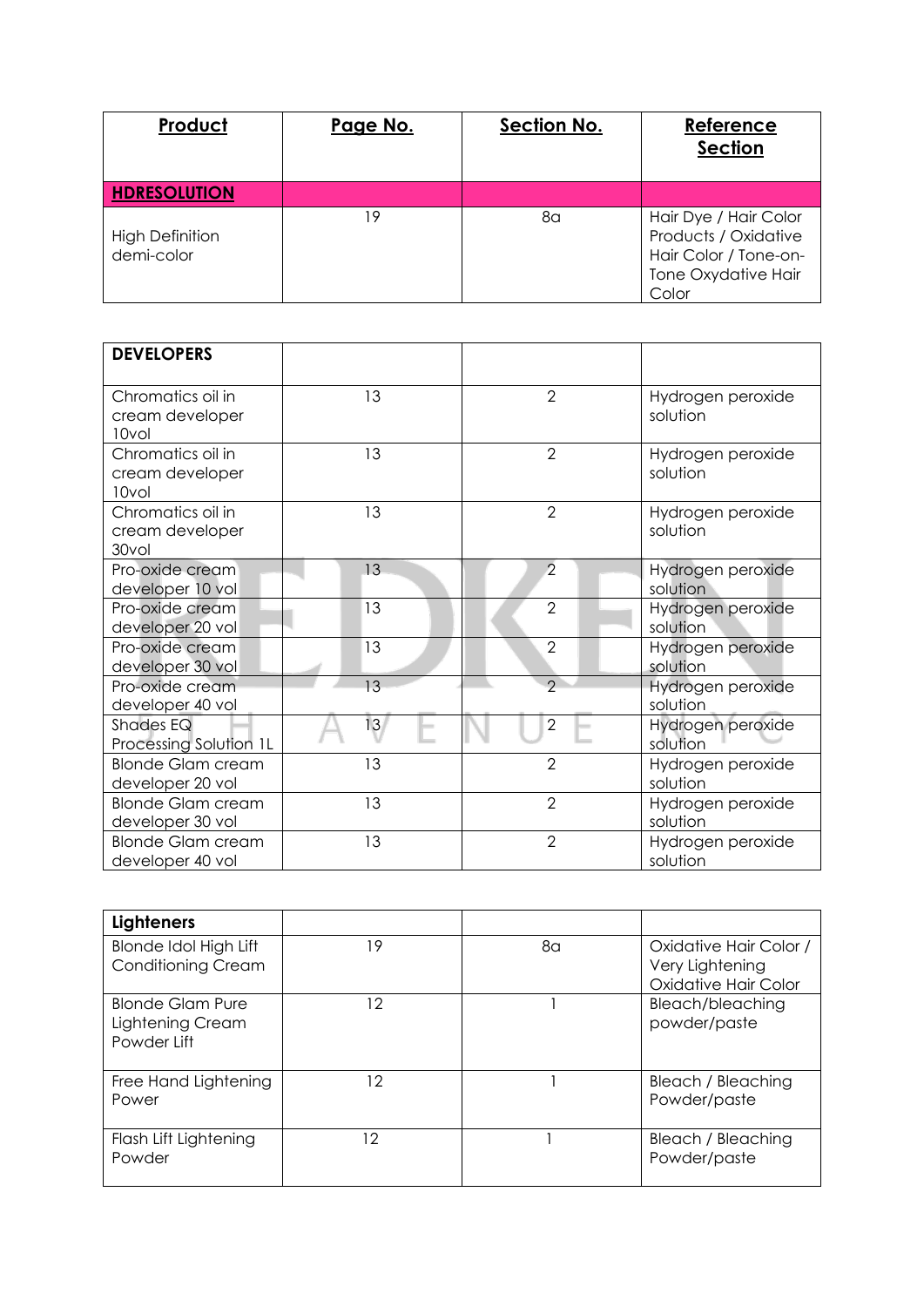| <b>PH BONDER</b>                               |                |                |                        |
|------------------------------------------------|----------------|----------------|------------------------|
| pH Bonder Intro Kit                            |                |                | Unlikely Hazard        |
| pH Bonder Sampler                              |                |                | <b>Unlikely Hazard</b> |
| pH Bonder Step 2<br>Restorative Liter          |                |                | Unlikely Hazard        |
| pH Bonder Step 3                               | $\overline{a}$ | $\mathbf{r}$   | Unlikely Hazard        |
| <b>PERMS</b>                                   |                |                |                        |
| Vector +                                       | 14             | 3              | Alkaline Type          |
| Creative Curl normal                           | 16             | 5              | Alkaline Type          |
| Inner Secret                                   | 16             | $\overline{5}$ | Alkaline Type          |
| Shape control<br>Reducer Resistant             | 14             | $\overline{3}$ | Alkaline Type          |
| Shape control<br>reducer Normal                | 14             | 3              | Alkaline Type          |
| Shape control<br>reducer Sensitized            | 14             | 3              | Alkaline Type          |
| Smoothing<br>Neutralising cream                | 13             | $\overline{2}$ | Neutraliser            |
| <b>Root Fusion</b>                             |                |                |                        |
| Root Fusion<br>Concealer Spray<br>Auburn       | 27             | 11b            | Aerosol Spray          |
| Root Fusion<br>Concealer Spray<br>Light Brown  | 27             | 11b            | <b>Aerosol Spray</b>   |
| Root Fusion<br>Concealer Spray<br><b>Black</b> | 27             | 11b            | <b>Aerosol Spray</b>   |
| Root Fusion<br>Concealer Spray                 | 27             | 11b            | <b>Aerosol Spray</b>   |
| Dark Blonde                                    |                |                |                        |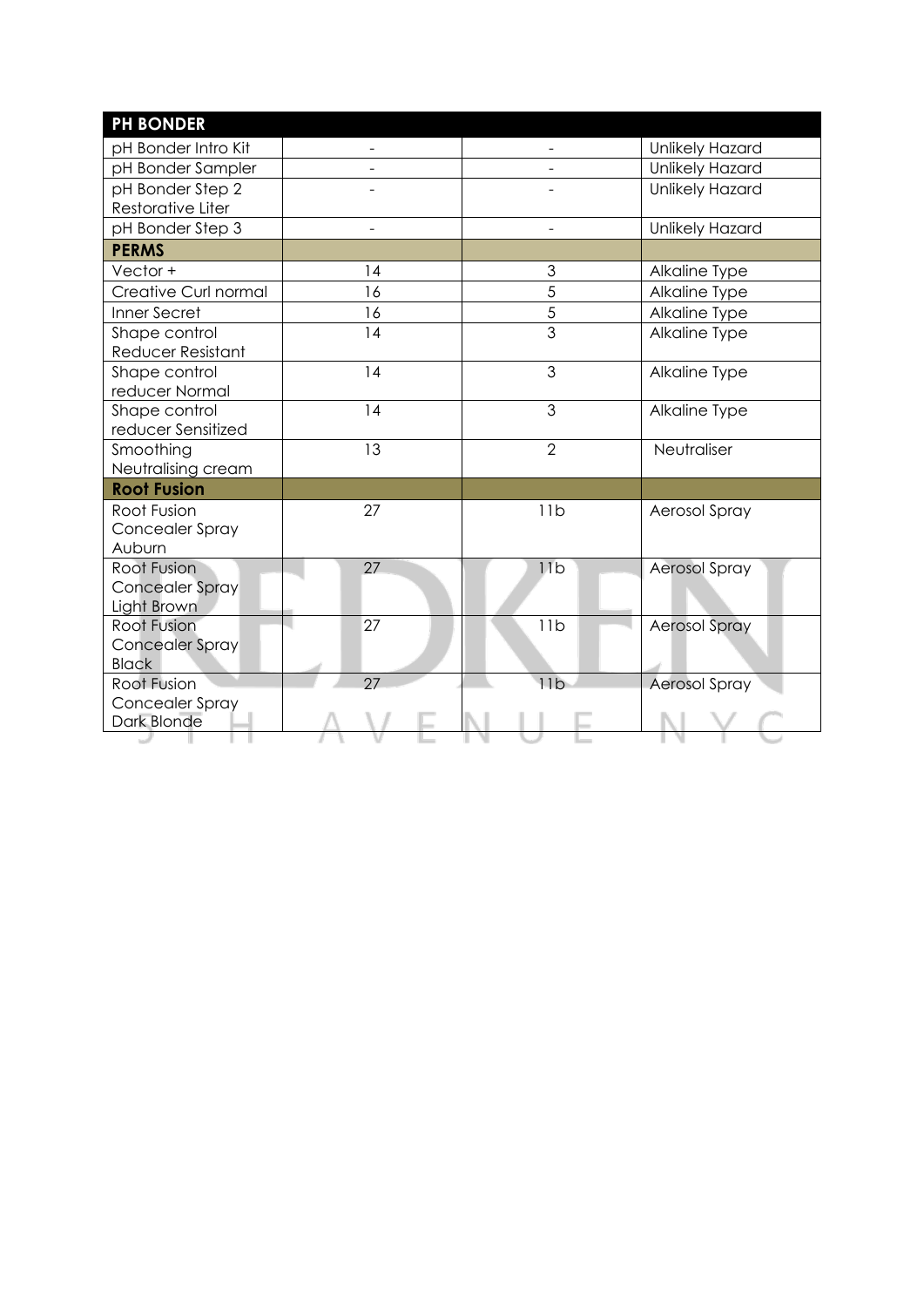| Product            | Page No. | Section No. | Reference<br><b>Section</b> |
|--------------------|----------|-------------|-----------------------------|
| <b>Haircare</b>    |          |             |                             |
| <b>All Soft</b>    |          |             |                             |
| Shampoo            |          |             | Unlikely Hazard             |
| Conditioner        |          |             | Unlikely Hazard             |
| <b>Heavy Cream</b> |          |             | Unlikely Hazard             |
| Supple Touch       | 32       | 15a         | <b>Glazes Non Aerosol</b>   |
| Argan 6            | 32       | 15a         | <b>Glazes Non Aerosol</b>   |

| <b>Beach Envy</b> |  |                 |
|-------------------|--|-----------------|
| Shampoo           |  | Unlikely Hazard |
| Condtioner 1      |  | Unlikely Hazard |
| Wave Aid          |  |                 |
|                   |  |                 |

| <b>Color Extend</b>  |    |     |                           |
|----------------------|----|-----|---------------------------|
| <b>Magnetics</b>     |    |     |                           |
| Shampoo              |    |     | <b>Unlikely Hazard</b>    |
| Conditioner          |    |     | <b>Unlikely Hazard</b>    |
| <b>Rich Recovery</b> |    |     | <b>Unlikely Hazard</b>    |
| One United           | 32 | 15a | <b>Glazes Non Aerosol</b> |
|                      |    |     |                           |

| <b>Extreme</b>   |    |     |                           |
|------------------|----|-----|---------------------------|
| Shampoo          |    |     | Unlikely Hazard           |
| Conditioner      |    |     | Unlikely Hazard           |
| <b>CAT</b>       |    |     | Unlikely Hazard           |
| Anti-snap        |    |     | Unlikely Hazard           |
| Strength Builder |    |     | Unlikely Hazard           |
| Primer           | 32 | 15a | <b>Glazes Non Aerosol</b> |
| Sealer           | 32 | 15a | <b>Glazes Non Aerosol</b> |

| <b>Curvaceous</b> |    |                              |                           |
|-------------------|----|------------------------------|---------------------------|
| Shampoo           |    | $\overline{\phantom{0}}$     | <b>Unlikely Hazard</b>    |
| Conditioner       | -  | $\qquad \qquad \blacksquare$ | <b>Unlikely Hazard</b>    |
| Ringlet           | -  | -                            | <b>Unlikely Hazard</b>    |
| Full Swirl        | 32 | 15a                          | <b>Glazes Non Aerosol</b> |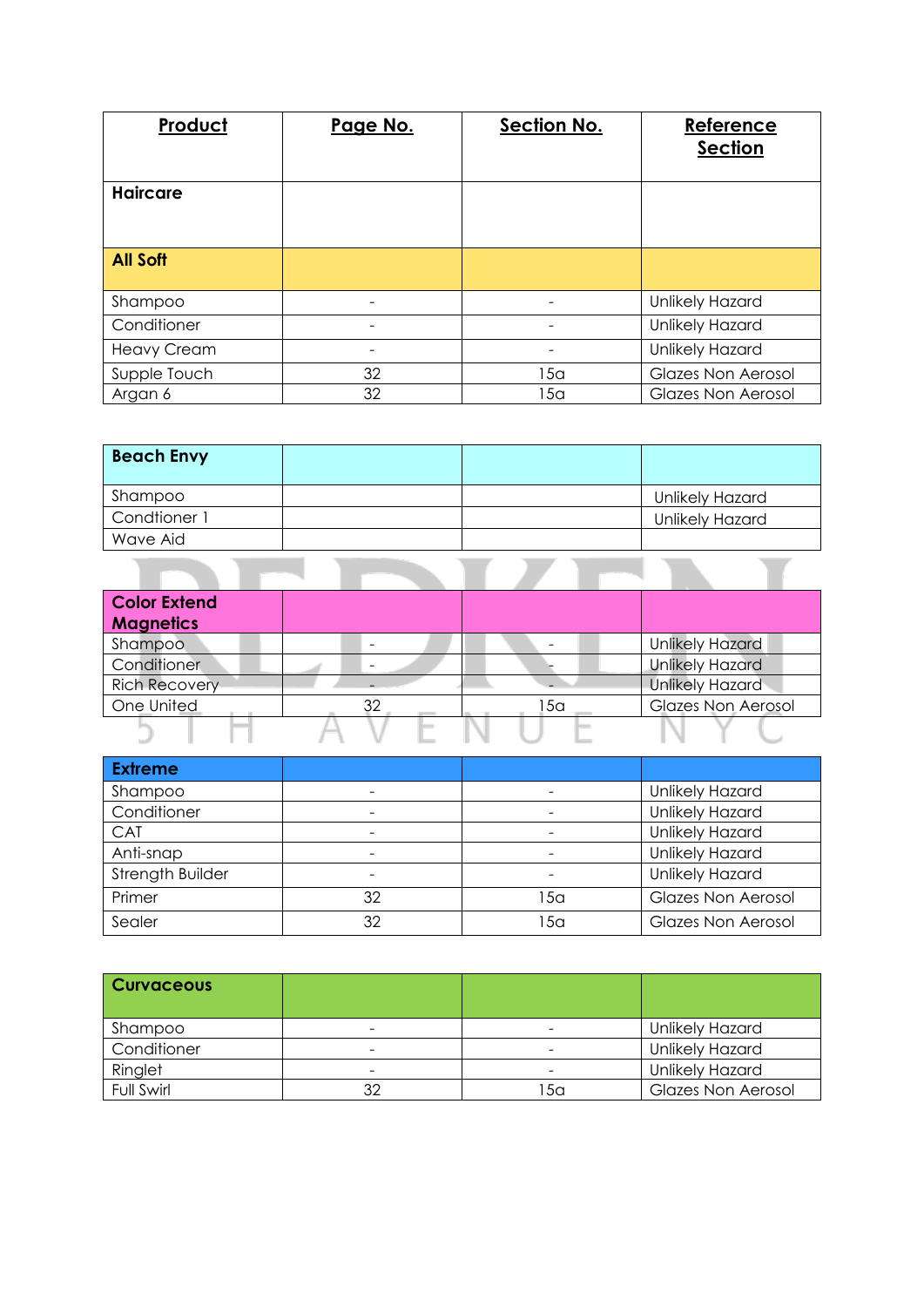| <b>Diamond Oil</b>        |    |     |                        |
|---------------------------|----|-----|------------------------|
|                           |    |     |                        |
| Shampoo                   |    |     | Unlikely Hazard        |
| Conditioner               |    |     | Unlikely Hazard        |
| Deep Facets               |    |     | <b>Unlikely Hazard</b> |
| <b>Shatterproof Shine</b> |    |     | Unlikely Hazard        |
| Intense                   |    |     |                        |
| <b>Shatterproof Shine</b> |    |     | Unlikely Hazard        |
| Diamond Oil Glow          |    |     | Unlikely Hazard        |
| Drv                       |    |     |                        |
| Hi-Shine Shampoo          |    |     | <b>Unlikely Hazard</b> |
| Hi-shine conditioner      |    |     | Unlikely Hazard        |
| Airy Mist                 | 33 | 15b | Glazes including       |
|                           |    |     | <b>Shine Products</b>  |
|                           |    |     | (Aerosol)              |

| <b>Frizz Dismiss</b> |   |                        |
|----------------------|---|------------------------|
| Shampoo              |   | Unlikely Hazard        |
| Conditioner          |   | <b>Unlikely Hazard</b> |
| Mask                 |   | <b>Unlikely Hazard</b> |
| <b>Rebel Tame</b>    | - | <b>Unlikely Hazard</b> |
| Smooth Force         |   | <b>Unlikely Hazard</b> |
|                      |   |                        |

| <b>Blonde Idol</b>                               |    |     |                              |
|--------------------------------------------------|----|-----|------------------------------|
| <b>Blonde Idol Shampoo</b>                       |    |     | <b>Unlikely Hazard</b>       |
| <b>Blonde Idol Custom-</b><br>Tone Gold          | 24 | 10a | <b>Hair Colourant Direct</b> |
| <b>Blonde Idol Custom-</b><br><b>Tone Violet</b> | 24 | 10a | <b>Hair Colourant Direct</b> |
| <b>Blonde Idol Mask</b>                          |    |     | <b>Unlikely Hazard</b>       |

| <b>High Rise</b> |   |                          |                        |
|------------------|---|--------------------------|------------------------|
| Shampoo          |   | -                        | <b>Unlikely Hazard</b> |
| Conditioner      | - | $\overline{\phantom{a}}$ | <b>Unlikely Hazard</b> |
| Duo Volumizer    |   |                          |                        |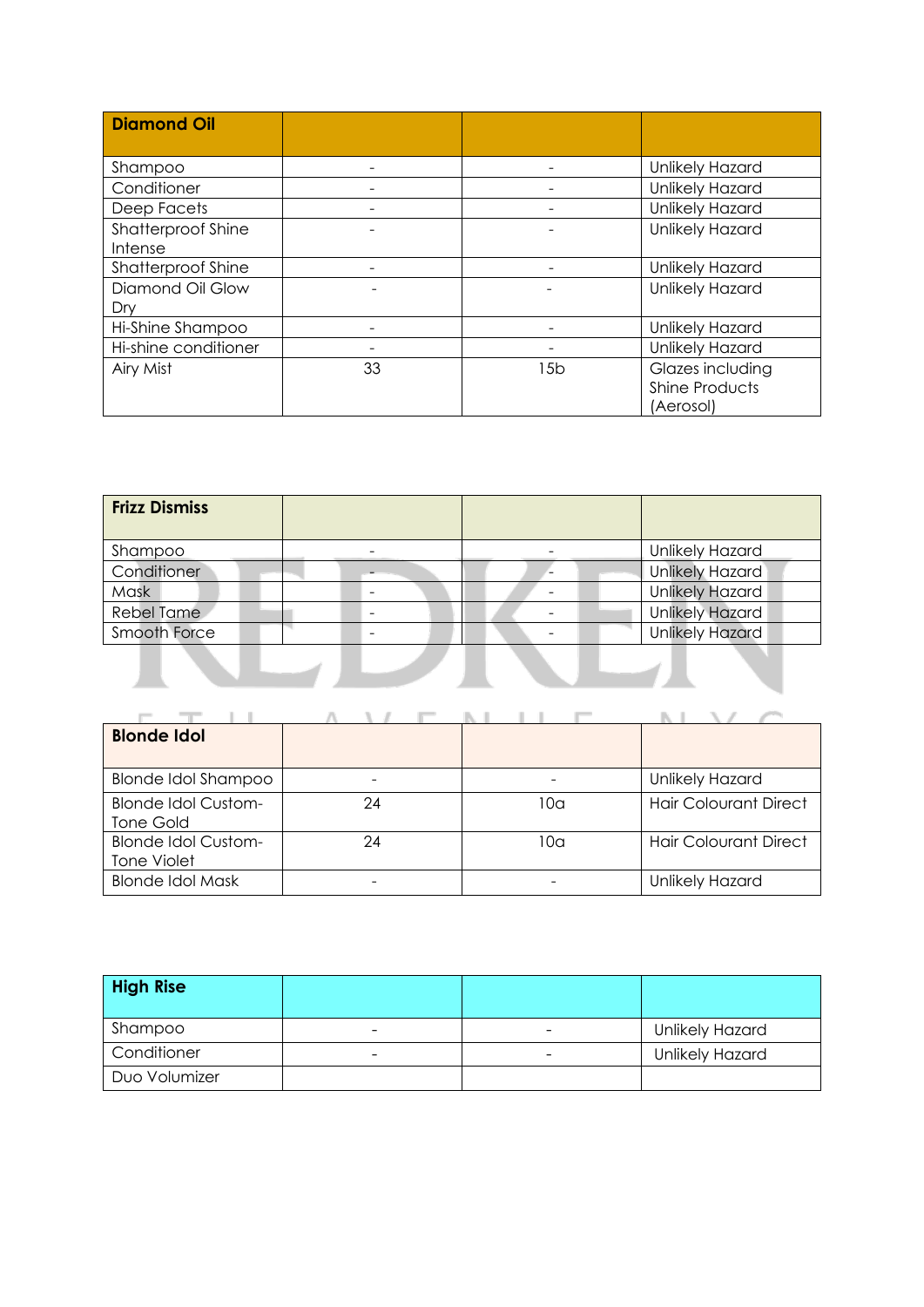| <b>Redken For Men</b> |  |                        |
|-----------------------|--|------------------------|
| Mint Clean Shampoo    |  | <b>Unlikely Hazard</b> |
| Cool Finish           |  | Unlikely Hazard        |
| Go Clean* shampoo     |  | <b>Unlikely Hazard</b> |
| Silver Charge         |  | <b>Unlikely Hazard</b> |
| Clean Spice           |  | Unlikely Hazard        |
| Clean Brew            |  | Unlikely Hazard        |

| <b>Cerafill</b>                       |    |     |                                 |
|---------------------------------------|----|-----|---------------------------------|
| Retaliate                             | 26 | 11a | <b>Treatment Non</b>            |
| Stemoxydine Trmt<br>90ml              |    |     | Aerosol                         |
| Defy Aminexil Trmt<br>125ml           | 26 | 11a | <b>Treatment Non</b><br>Aerosol |
| Retaliate Shampoo<br>290ml            |    |     | <b>Unlikely Hazard</b>          |
| Dense FX 125ml                        | 26 | 11a | <b>Treatment Non</b><br>Aerosol |
| Defy Conditioner<br>245ml             |    |     | Unlikely Hazard                 |
| Defy Shampoo 290ml                    |    |     | <b>Unlikely Hazard</b>          |
| <b>Retaliate Conditioner</b><br>245ml |    |     | <b>Unlikely Hazard</b>          |
|                                       |    |     |                                 |

| <b>Scalp Relief</b> |  |                        |
|---------------------|--|------------------------|
| Oil detox           |  | Unlikely Hazard        |
| Dandruff Control    |  | <b>Unlikely Hazard</b> |
| Soothing balance    |  | <b>Unlikely Hazard</b> |

| <b>Hair Cleansing</b><br>Crème |                              |                        |
|--------------------------------|------------------------------|------------------------|
| <b>Hair Cleansing</b><br>Crème | $\qquad \qquad \blacksquare$ | <b>Unlikely Hazard</b> |

| <b>Redken Chemistry</b> |  |                        |
|-------------------------|--|------------------------|
| Color Extend Shot       |  | <b>Unlikely Hazard</b> |
| Extreme shot            |  | Unlikely Hazard        |
| All soft shot           |  | Unlikely Hazard        |
| Volume Shot             |  | Unlikely Hazard        |
| 5.5 shot phix           |  | Unlikely Hazard        |
| 3.5 shot phix           |  | Unlikely Hazard        |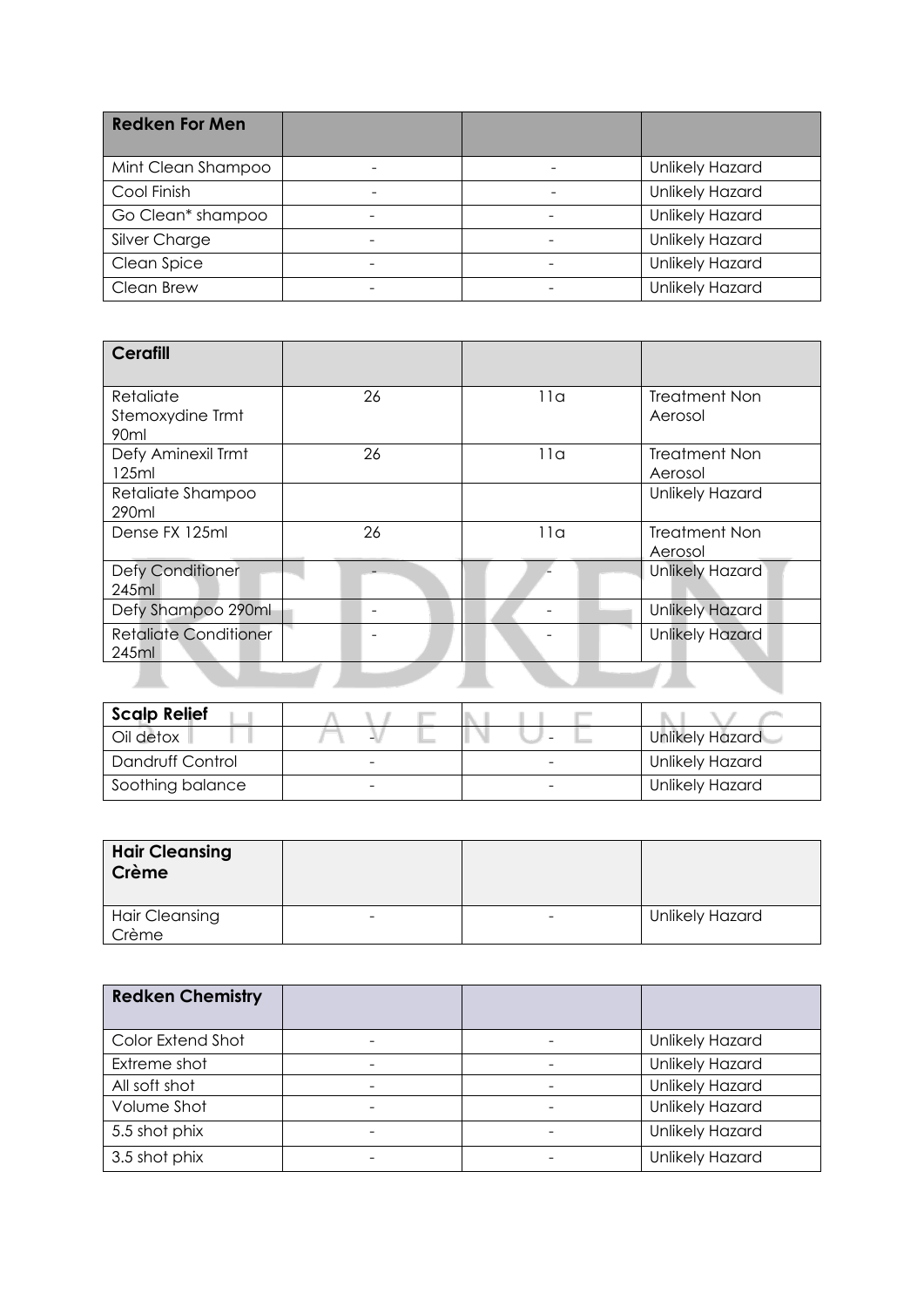| <b>Heatcure</b>       |  |  |
|-----------------------|--|--|
| Professional          |  |  |
| Treatment             |  |  |
| Self-Heating Mask x 4 |  |  |

| Product                   | Page No.       | <b>Section No.</b> | Reference<br><b>Section</b>                             |
|---------------------------|----------------|--------------------|---------------------------------------------------------|
| <b>Shine</b>              |                |                    |                                                         |
| Metal Fix 08              | 31             | 14                 | <b>Hair Styling Gel</b>                                 |
| Outshine 1                | 32             | 15a                | Glaze/ Shine Non-<br>Aerosol                            |
| Shine flash 02            | 33             | 15 <sub>b</sub>    | Glaze/ Shine Aerosol                                    |
| <b>Texture</b>            |                |                    |                                                         |
| Fashion Waves 07          | 26             | 11a                | Hairspray, including<br>treatment spray. Non<br>Aerosol |
| Rough Paste 12            | 32             | 15a                | <b>Styling Paste</b>                                    |
| Powder Grip 03            | 26             | 11a                | Hairspray, Including<br>Reconstructant. Non             |
|                           |                |                    | Aerosol                                                 |
| Rewind 06<br>Wax Blast 10 | 32             | 15 <sub>a</sub>    | Glaze/non-Aerosol                                       |
| Rough Clay 20             | $\overline{a}$ |                    | <b>Unlikely Hazard</b>                                  |
| <b>Heat Styling</b>       |                |                    |                                                         |
| Hot Sets 22               | 28             | 12                 | Setting Lotion and<br><b>Hair Tonic</b>                 |
| Satinwear 02              |                |                    | <b>Unlikely Hazard</b>                                  |
| Iron Shape 11             | 28             | $\overline{12}$    | Hair Styling / Setting<br>Lotion                        |
| <b>Heat Design</b>        | 28             | 12                 | Tube with flip cap/<br>Setting Lotion                   |
| Straight and<br>Smooth    |                |                    |                                                         |
| <b>Braid Aid</b>          | 31             | 14                 | <b>Hair Styling Gel</b>                                 |
| Align 12                  | 32             | 15 <sub>a</sub>    | <b>Glazes Non Aerosol</b>                               |
| Velvet Gelatine 07        | 32             | 15 <sub>a</sub>    | <b>Glazes Non Aerosol</b>                               |
| Volume                    |                |                    |                                                         |
| Stay High 18              | 30             | 13 <sub>b</sub>    | <b>Styling Mousse/Foam</b><br>(Aerosol)                 |
| Thickening Lotion 06      | 28             | 12                 | Setting lotion                                          |
| Full effect 04            | 30             | 13 <sub>b</sub>    | Styling Mousse/Foam<br>(Aerosol)                        |
| Aerate 08                 |                |                    |                                                         |
| Rootfull 06               | 26             | 11a                | Hairspray, including<br>treatment spray. Non<br>Aerosol |
| Guts 10                   | 24             | 13 <sub>b</sub>    | Setting Mousse -<br>Aerosol                             |